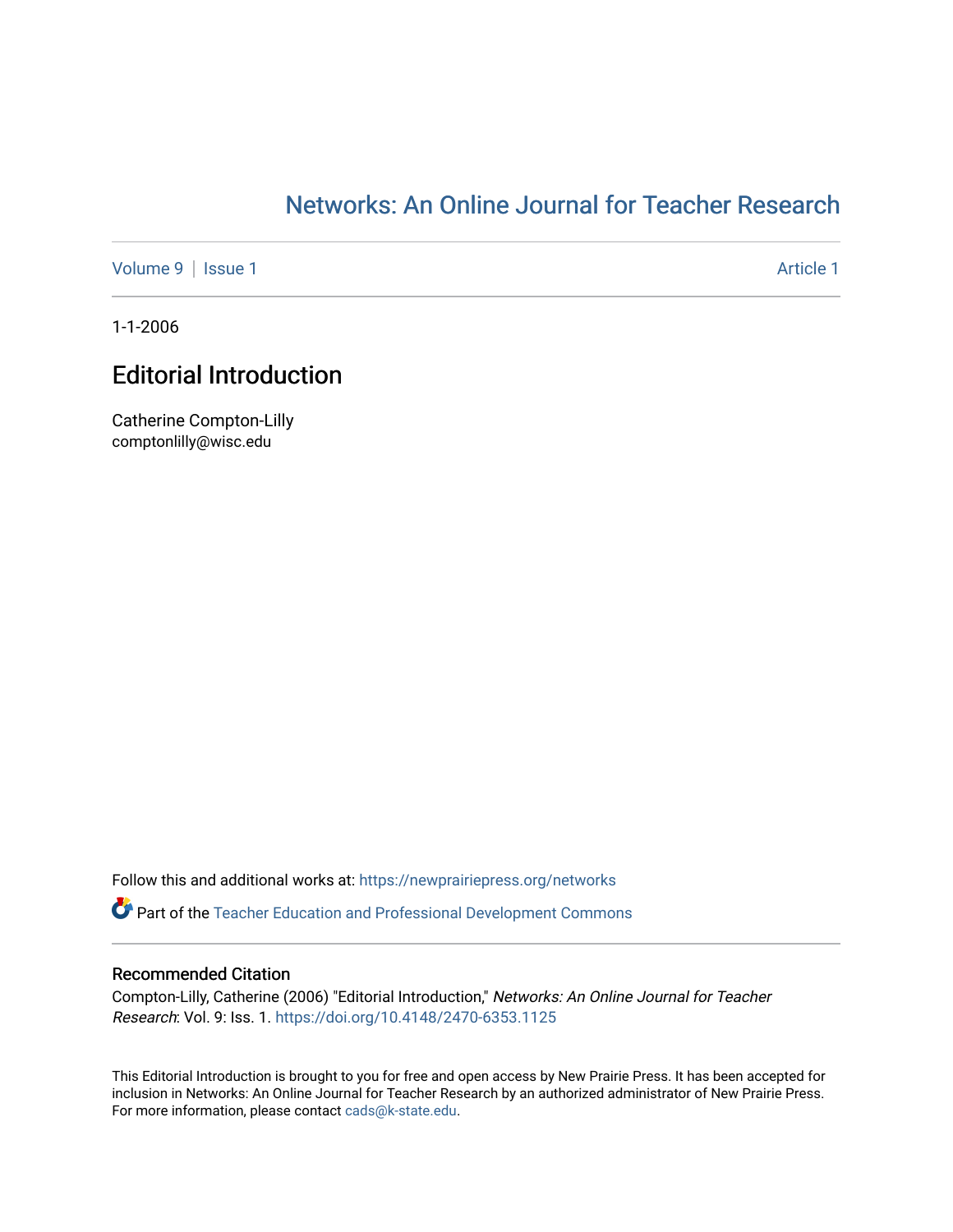

An On-line Journal for Teacher Research

## **Editorial Introduction to Volume 9 (1) Catherine Compton-Lilly**

The Meaning Makers (Wells, 1985) was one of the first professional books that captured my imagination and drew me into the world of educational research. At the time, I was a first grade teacher in a school that was involved in a "teacher as researcher" project with the local university. The year was 1987 and I was not even sure what teacher research was but I went ahead and signed up for the program. Gordon's book was one of many volumes that had been added to our school's professional library as part of that project.

I remember turning the pages and reading the words of young children as they learned to speak and wondered at the remarkable accomplishment of capturing their journeys. A few years later, I was invited to join the review board for Networks and I have been working with Gordon ever since. I suspect that all of our readers are aware of the wonderful contributions Dr. Wells has brought to the field. His book on child language was groundbreaking as are his volumes exploring classroom inquiry; they encourage not only teachers to become researchers, but students as well. In particular, I remember attending one of his conference presentations focused on Vygotskian theory and having to stand in the back of a crowded room with many others; we didn't mind.

Gordon Wells is the founder of Networks and has served as our editor for eight volumes (AKA eight years). He has kindly agreed to continue to serve to the review board and continue to act as a mentor to myself as I take

on the new responsibility of editing this online journal.

The transition has taken some time, much more time than I had hoped, but I suspect that the time was well invested. With a lot of help from a phenomenal group of people here at the University of Wisconsin Madison, we have been able to use the Open Journal System to post the journal and to handle the submission process. This system is a extremely helpful in handling submissions and tracking those submissions through the review process. It is with great humility that I commence my tenure as editor. I have learned many lessons from Gordon and am happy to provide a forum for teacher researchers to share their work. I would also like to thank the many individual who served on our review board as we prepared this current edition.

I suspect our readers will find this current issue of *Networks* to be engaging and informative. We feature an article by Kimberly Bilca entitled, "Taking Action in Elementary Science Teaching:

A Reflection on Four Teachers' Collaborative Research Journey." In this article, Bilca describes how a team of four teachers make powerful changes in their science programs based on their classroom observations as they engage in collaborative problem-solving. By taking risks together, these teachers learned about their students and themselves.

Andrea Davy and Willow Brown explore the potential of show'n'tell in "Turning Show'n'Tell into Democratic Dialogue." They reveal the